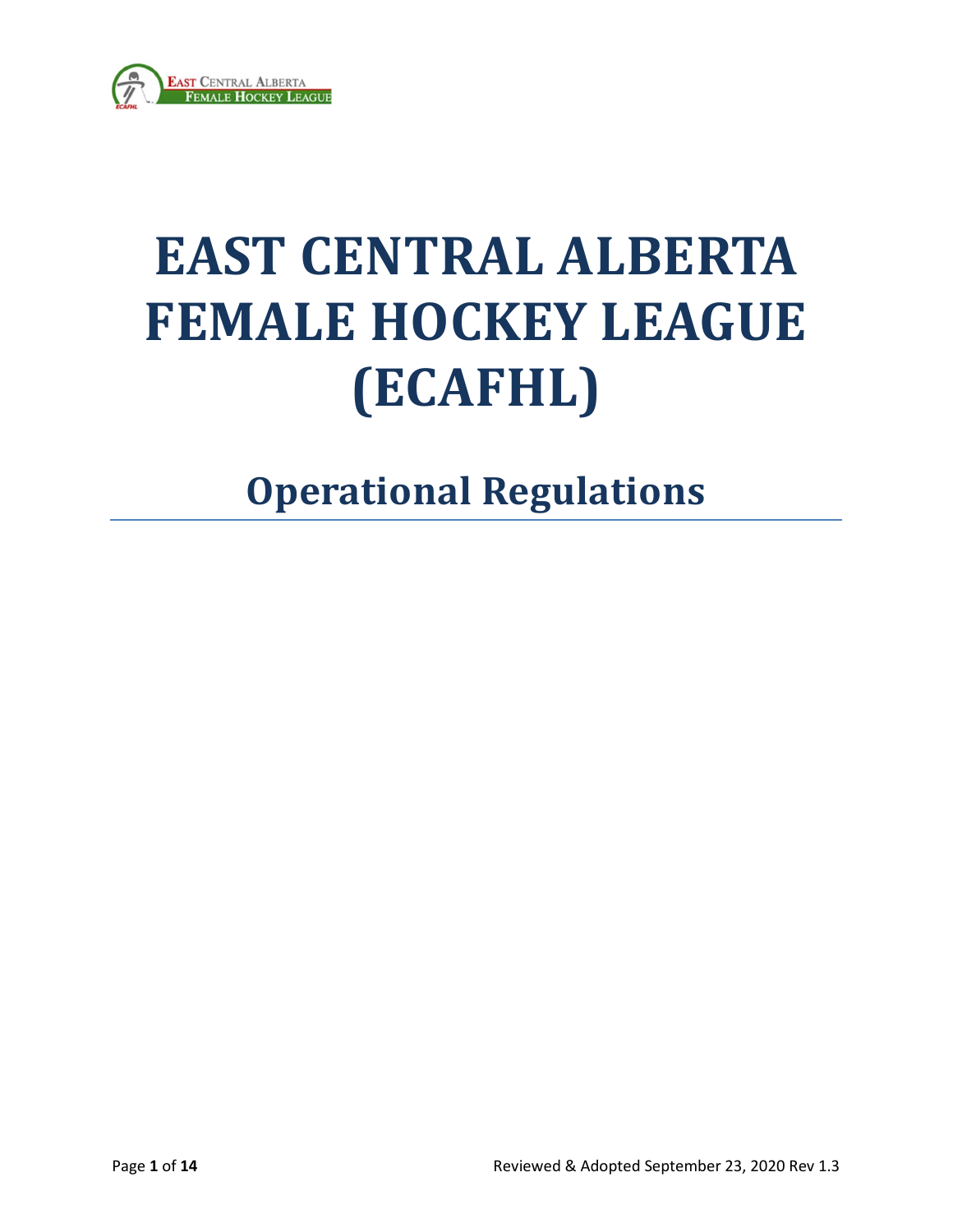

# **Table of Contents**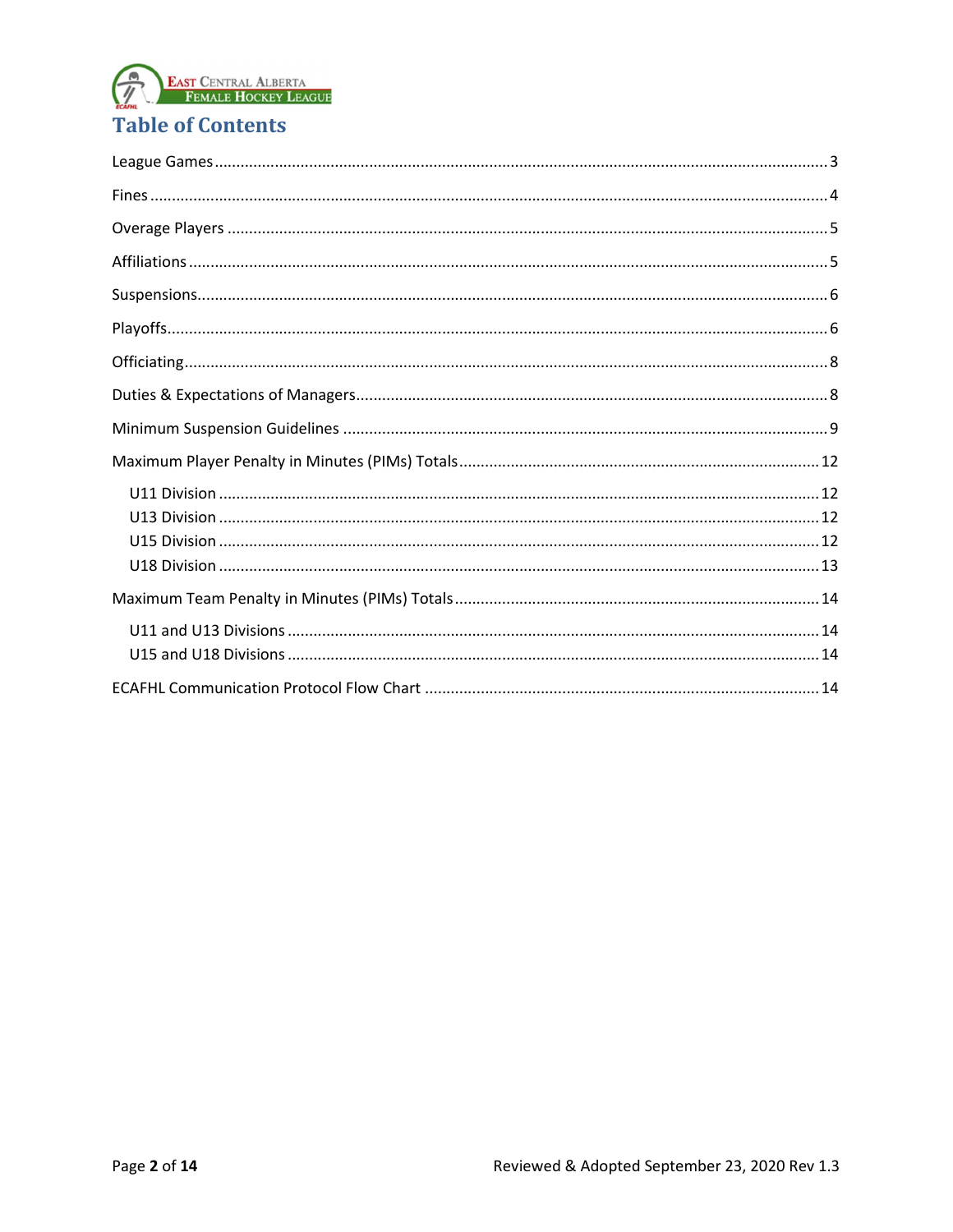

#### League Games

- Each Minor Hockey Association shall provide appropriate/agreed to ice times for the respective age group
- There shall be at least 1 flood at the beginning of, between the first and second period or between the second and third period of all games within the league. All game slots of 1.75 hours and longer will require two floods during the game time. Any decision prior to or during the game to play without floods may only be made with the agreement of coaches from both teams.
- At the start of all ECAFHL League and Playoff games the clock will be set to a 5 minute warm-up period. The clock shall be started immediately at the commencement of the scheduled time slot or permit time, or when the ice is available for both teams to commence skating, whichever is the latter. At the end of the five (5) minute warm-up period, the clock shall be reset to the game time. Game times will be as follows:
	- $\bullet$  U11 3 20 Minute stop time periods with 1 flood between the 2<sup>nd</sup> & 3<sup>rd</sup> period
	- U13 3 20 Minute stop time periods with flood between each period
	- U15 3 20 Minute stop time periods with flood between each period
	- U18 3 20 Minute stop time periods with flood between each period
- These times to be enforced within the ECAFHL. If period length or game length or flood time changes – different from the bylaws, both coaches must be in agreement and sign off on the back of the white game sheet prior to the start of the game.
- During regular season league play, if, after three (3) periods of play, the score is tied, NO OVERTIME shall be played.
- League play will start on or before the last weekend in October.
- Midweek games for all categories are discouraged, and are subject to approval of the Governor and/or President.
- No league games will be permitted to be played after the last Sunday before Christmas Eve Day until the 1<sup>st</sup> Saturday after New Year's Day.
- Regular league schedule will go to the  $3<sup>rd</sup>$  week of February. The first weekend of playoffs shall start the last weekend in February. If two teams both agree to start earlier they may do so.
- Midweek and Sunday games shall commence no later than 8:00 pm for U15 and U18 and no later than 7:00pm for U11 and U13, without the agreement of both coaches.
- Sunday games shall not commence before 8:00 A.M. without the agreement of both coaches.
- Stop time is to be used in all periods of all games.
- Due consideration for travel and schooling must be made when scheduling all games, including league play-offs and any rescheduled games. The President shall arbitrate disputes over appropriateness of available ice times.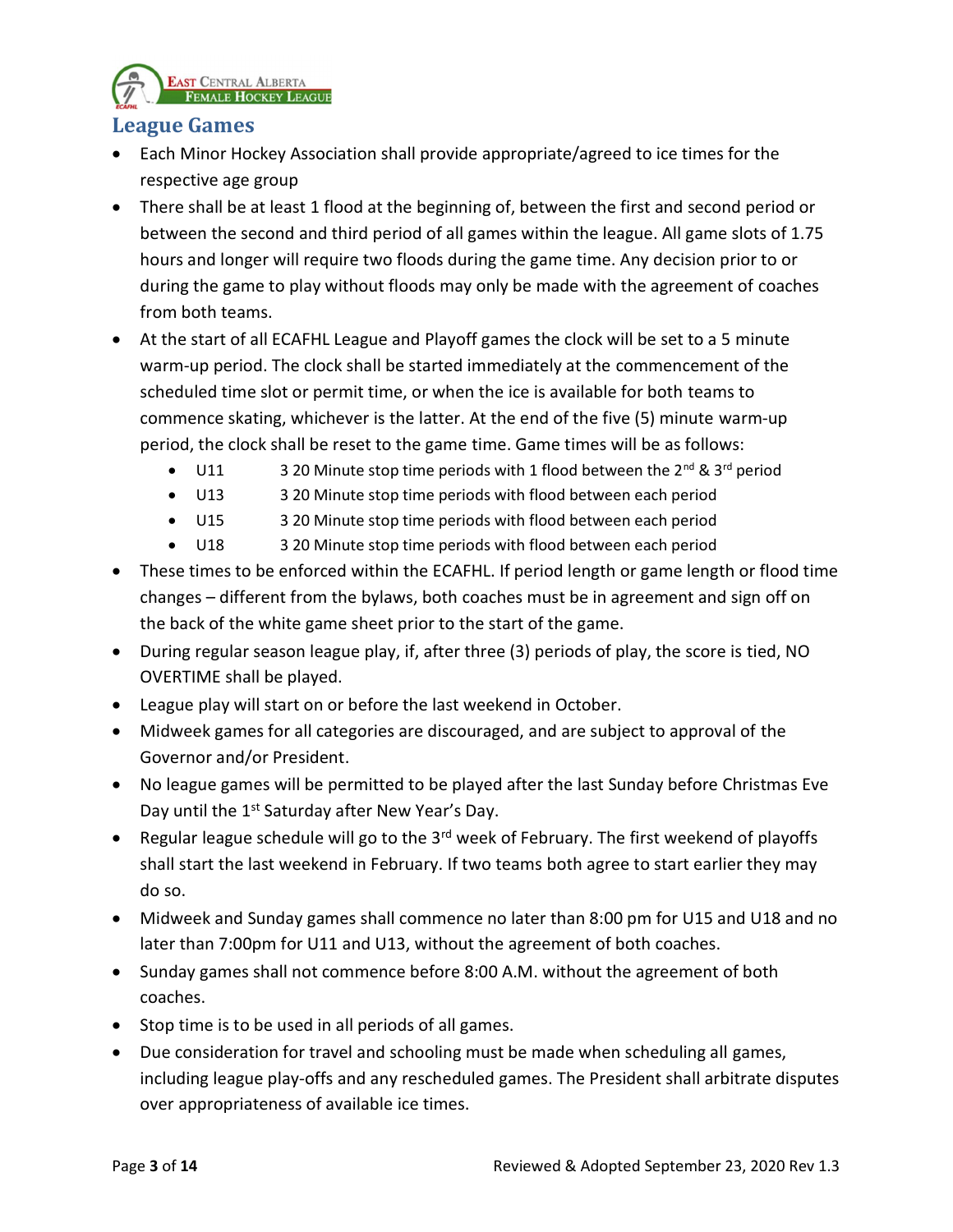

- To initiate a game change, a notice of game change form must be signed by both teams with rescheduled date. Can be initiated by home or visitor team. The initiating team pays for the cost of the ice for game change, and officials if applicable. Subject to league approval. All game changes must be completed prior to the end of regular season.
- No four point games will be allowed.
- A rescheduled game can NOT be rescheduled again.
- No Provincial Games will be permitted to be used as a League Game under any circumstance.
- $\bullet$  In the event a team wins a game by more than ten (10) goals, that team will only be granted a goal differential of ten (10) for that game and a maximum of a ten (10) goal differential will be recorded in the statistics.
- A home team Coach/Manager, at their discretion, prior to the start of the game, may request the visiting team supply a parent/guardian to run the visiting team penalty door. Visiting team must then supply the required parent/guardian to run the penalty door.
- A visiting team Coach/Manager, at their discretion, prior to the start of the game, may request to be granted access to run their visiting team penalty box door.

## Fines

- Any non-compliance with any regulation is subjected to a Fine being imposed to either the LMHA or Team or Both.
- Fines for infractions that are not listed below can range from \$50.00 to \$250.00 per infraction.
- The ECAFHL has the right impose a scale system on all fines for reoffenders in the same season. The scale will be 100% of the previous fine imposed.
- More than one game movement of the same game per season (weather not included) \$100.00
- Forfeit of game
	- First forfeit LMHA is fined \$250.00
	- Second forfeit, the LMHA will be fined \$250.00 as well as issued a one game suspension for the head coach.
	- Third forfeit, the LMHA will be fined \$250.00 plus team will be removed from league playoffs.
	- On top of the fines all ice fees and officiating costs must be paid by the forfeit teams LMHA, this will be done by the ECAFHL charging the LMHA for the cost of the ice and officials.
- Coach, manager or team designate must attend the ECAFHL mandatory meeting or the team will be fined \$ 100.00.
- LMHA or one representative must attend league meeting. Failure to do so will result in \$100.00 fine.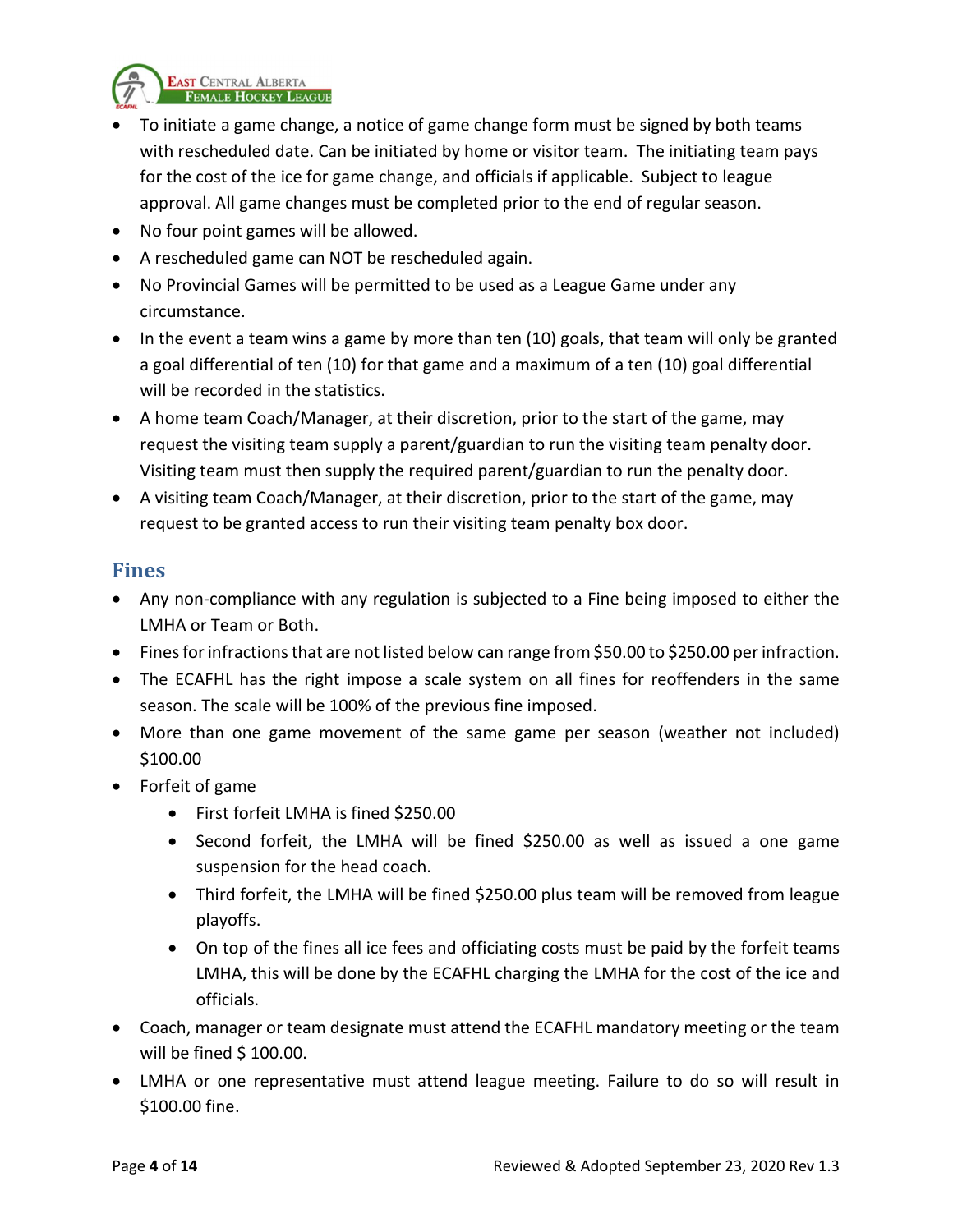

- In the event the team manager fails to upload the game sheet within the 24 hour allotted time period, the LMHA will be fined \$50.00.
- Teams must enter a minimum of one team official on the ECAFHL website by October 15<sup>th</sup> and the remainder of at least 3 team officials and the entire player roster must be entered by November 1<sup>st</sup> or the LMHA will be fined \$100. Team official contact information includes name, email address and phone number.
- Teams failing to submit official team rosters on or before November 1<sup>st</sup> will be fined \$100.00. Rosters include all coaches and managers training certificates.
- Teams failing to submit updated official team rosters with affiliates prior to the affiliate being played will be fined \$ 100.00 and will forfeit that said game.
- Teams failing to submit an APPROVED official team roster on or before January 20<sup>th</sup> will be fined \$ 100.00 and maybe disqualified from Playoffs.
- LMHA not supplying a completed contact information page for all registered on or before the fall scheduling meeting will be fined \$50.00 per team. If all information cannot be filled out by that time a sheet with as much completed information as possible will be submitted and a note written on the sheet when the rest of the information will be forth coming.
- All infractions to be mandated immediately. Executive reserves the right to amend this policy mid-season should infractions increase.

# Overage Players

- The league will follow the Hockey Alberta guidelines concerning Overage players. All players must meet these guidelines and must have approval granted by Hockey Alberta.
- Individual application must be made in writing with the proper Hockey Alberta Overage Application form to the league executive and must be approved by the league President or any committee he may have set up to deal with the applications. Any application denied by the President or committee may be taken to a vote of the membership at the next regular meeting by requesting so in writing as long as such meeting is before the application deadline. All applications must meet the deadline of December 1st of the current hockey season.
- The ECAFHL executive can revoke the overage status if the player fails to continue to meet Hockey Alberta overage guidelines.
- The league reserves the right to revoke the overage status of any player if the player is in the top scoring or penalty minutes or is incurring major penalties. This would be handled on a complaint basis in writing and would be decided on by the league president. The deadline for complaints would be Dec.31 and any player movements would have to be done by Jan 7.
- All teams with overage players must have the ECAFHL Overage Application submitted and approved prior to the Overage Player being allowed to play in any ECAFHL Exhibition, regular season, or playoff games.

# Affiliations

All affiliated players must conform to Hockey Alberta Regulations for Minor Affiliations.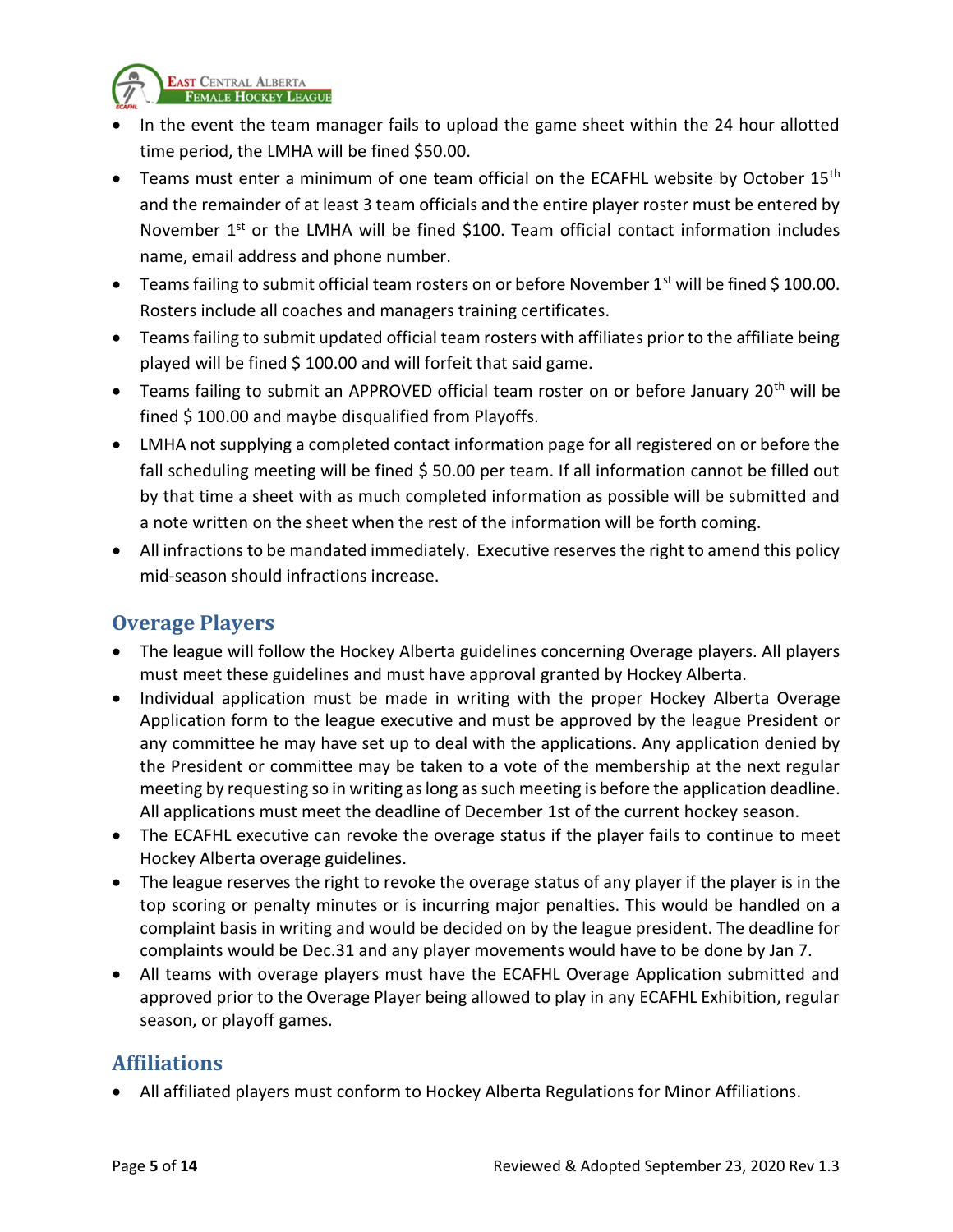

- Preferential treatment to be given to ECAFHL players first in all cases of AP.
- ECAFHL Division Governor must be made aware of all affiliated players, from mainstream hockey (not from our league), prior to any games being played. Division Governor does not need notification of ECAFHL affiliate players.
- An updated Hockey Alberta roster must be sent to the ECAFHL Division Governor prior to any affiliated player being able to play.
- Affiliated players may only be used under the following terms for all regular season games, playoff games and league exhibition play
	- 1) To replace and injured player
	- 2) To replace a missing player
	- 3) As an alternate goaltender (applicable for goaltenders only)
	- 4) An undersized team can affiliate to make a total number of 12 roster players
- The last day an Affiliate Player (from out of league) can qualify for league playoffs will be 11:59 pm of the last day of scheduled regular season league play (as set out at the yearly scheduling meeting). An ECAFHL affiliate player does not require to have played any games prior to the end of League regular season to be eligible to play in playoffs.
- An affiliated player may NOT replace a suspended player on the roster.
- Affiliated players cannot make your roster bigger than your registered roster numbers or 12 players whichever is Bigger.
- No lateral affiliation is permitted regardless of league or tiering.

#### **Suspensions**

- All suspensions will follow the current Hockey Alberta Regulations. Any further disciplinary actions in addition to the Hockey Alberta regulations prescribed by the offending team/player's minor hockey association will be administered by the league as prescribed and presented to the league along with that LMHA. Suspension guidelines to be continually updated to match those of Hockey Alberta.
- A copy of all suspension letters past the ECAFHL season must go to applicable zone disciplinarian as well as the Hockey Alberta head disciplinarian for the purpose of tracking.
- See the ECAFHL minimum suspension guidelines for full suspension details.

## Playoffs

- Tie Breaking Formula to determine league standing for position in playoffs:
	- 1) The team with the best record between the tied teams.
	- 2) The team with more wins.
	- 3) The team with the least losses.
	- 4) The team with the best goals for minus goals against.
	- 5) The team with the most goals for.
	- 6) The team with the least goals against.
	- 7) Coin toss.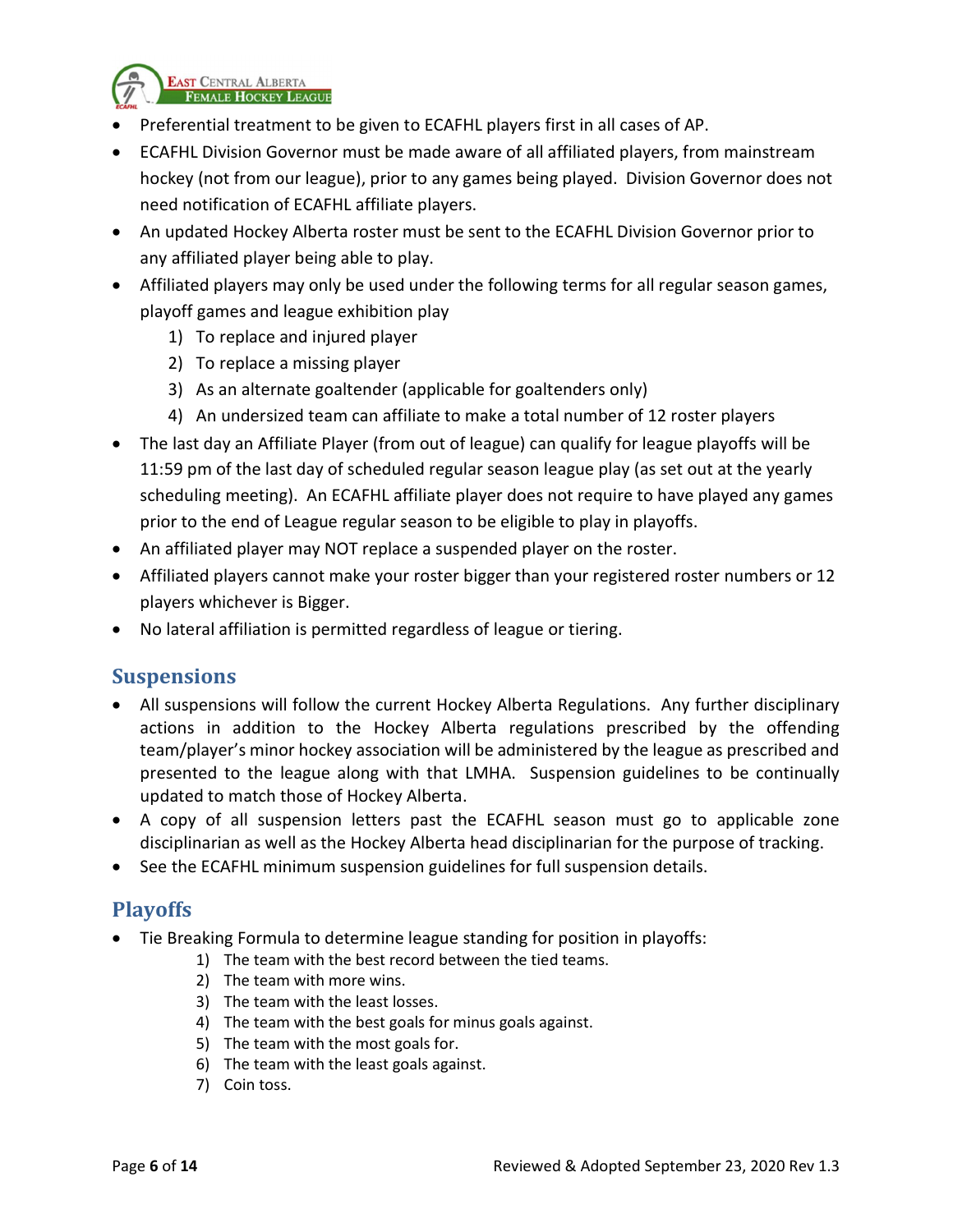

Playoff format

#### 1) 8 Teams or More (3 Rounds)

- 1. First round 1vs8, 2vs7, 3vs6, 4vs5, two game total goals. If a division has more than 8 teams, only the top 8 teams will move forward into the playoffs.
- 2. Second round 1vs4, 2vs3, two game total goals.
- 3. Final round 1vs2, best two out of three formats.

#### 2) 7 Teams (3 Rounds)

- 1. First round 1<sup>st</sup> place receive a bye, 2vs7, 3vs6, 4vs5, two game total goals.
- 2. Second round 1vs4, 2vs3, two game total goals.
- 3. Final round 1vs2, best two out of three formats.

#### 3) 6 Teams (3 Rounds)

- 1. First round  $1^{st}$  and  $2^{nd}$  place receive a bye, 3vs6, 4vs5, two game total goals.
- 2. Second round 1vs4, 2vs3, two game total goals.
- 3. Final round 1vs2, best two out of three formats.

#### 4) 5 Teams (3 Rounds)

- 1. First round  $1^{st}$ ,  $2^{nd}$ , &  $3^{rd}$  place receive a bye 4vs5, one game winner to advance.
- 2. Second round 1vs4, 2vs3, two game total goals.
- 3. Final round 1vs2, best two out of three formats.
- 5) 4 Team (2 Rounds)
	- 1. First round 1vs4, 2vs3, two game total goals
	- 2. Final round 1vs2, best two out of three formats.
- Every game in the final round of playoffs will declare a winner. In the event of a tie, play continues with a 5 on 5 overtime for 10 min then flood and set time to a full 20 minute game, if no team scores after 20 minutes a flood and another 20 minute period will be played. No ties to be allowed.
- Ten (10) goal mercy rule will apply to playoffs.
- Teams wishing to opt-out of playoffs may do so with written notification to their Division Governor, VP and President, no less than 2 weeks prior to the start of playoffs.
- In each of the rounds the highest seed from the regular season standings shall have the highest seeding throughout the playoffs.
- The playoffs are to commence after the regular season is completed. The first round to be completed by the Sunday of the following weekend. The second round to be completed by the last weekend of February. The third round to be completed by the 2<sup>nd</sup> weekend of March, this is to deal with Hockey Alberta Provincials for any teams participating.
- Shootout Formula:
	- o If a shootout is required to determine a winner:
		- 1) Each team will have 3 shooters for initial shoot out.
		- 2) If the game is still tied after the three players shoot out, teams will take alternating penalty shots until a winner is decided. The original three shooters and all subsequent shooters are not eligible for the alternating portion until all eligible players on the team roster score sheet have had a turn.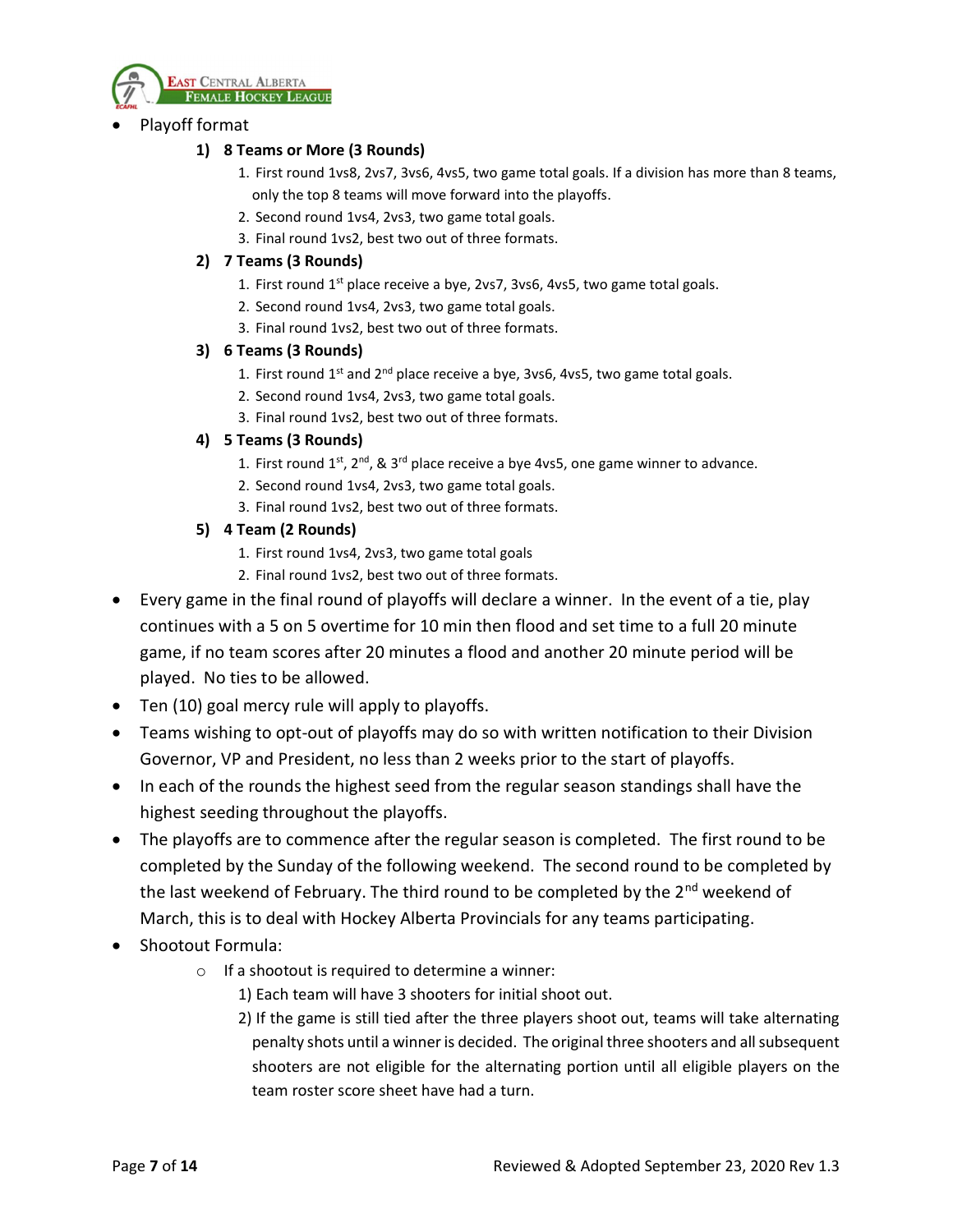

 All Playoff games are to be 3 20 minute stop time periods with a minimum of a 10 minute break between periods, it is mandated by the ECAFHL that there is a flood between every period.

# **Officiating**

- All Preseason and regular season league games will be officiated as follows
	- $\circ$  U11 2 man or 3 man officiating system
	- $\circ$  U13 2 man or 3 man officiating system
	- o U15 3 man officiating system only
	- $\circ$  U18 3 man officiating system only
- All Playoff games will be done with the 3 man officiating system for all age groups.
- Officials ages will be as follows for all hockey games, LMHA associations found to be noncompliant with the stated ages below will be subjected to fines and/or disciplinary actions from the ECAFHL which could include the ECAFHL bringing in out of town officials to officiate games and the LMHA being responsible for paying the officials and there mileage as per Hockey Alberta guidelines
	- o 2 Man system
		- i. Both officials are at least 2 age groups older than the players on the ice
		- ii.1 official is at least on age group older than the players on the ice and the other official is a level II official over the age of 21.
	- o 3 Man system
		- i. All officials are at least 2 age groups older than the players on the ice
		- ii.The Referee is a level II official who is over the age of 21 and both lines man are at least 1 age group above the players on the ice.

# Duties & Expectations of Managers

- Ensuring that timesheets are available prior to each home game
- Ensure referees are in attendance and has back-up plan in case referees are not present
- Ensure that timesheets are properly filled out prior to giving to the score-keeper
- Manager must have available all league rules and regulations including:
	- o Length of game
	- o Length of periods within the game
	- o Tie-breaker rules (if necessary)
	- o Appropriate team personnel on the bench and in dressing rooms
	- o "Zero tolerance" policy with team parents and fans
- After the game home-team manager provides a copy of fully signed score sheet to visiting team
- Home-team manager will then enter scores and statistics, for BOTH teams, on the ECAFHL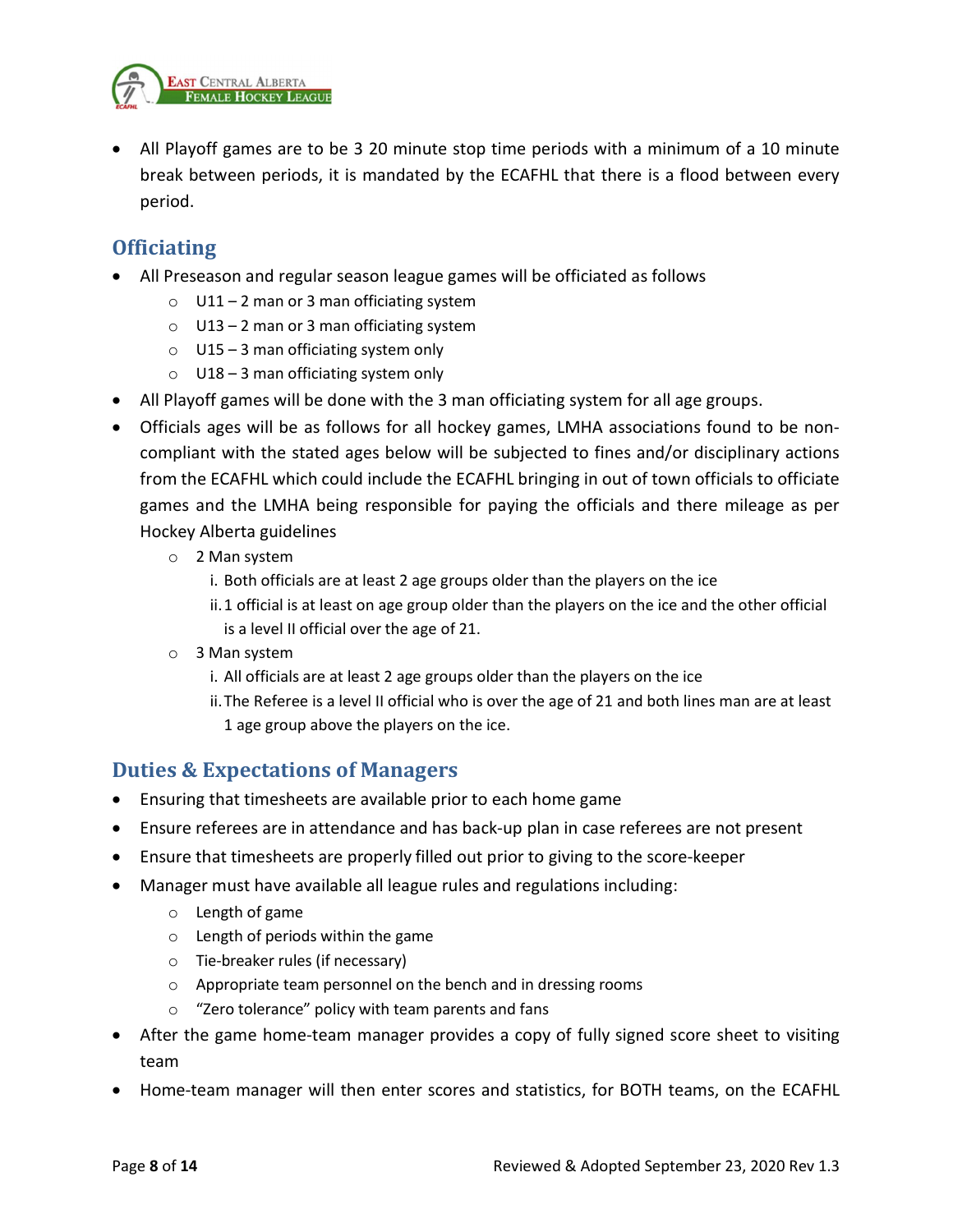

website.

- $\circ$  Above must be completed within 24 hours or a fine may be levied against the home association and the Division Governor may have to enter this into the ECAFHL Website
- League copy of the score sheet must be sent to the Division Governor for record keeping
- If any suspensions have been levied for a game the manager must communicate such to the Division Governor and supply them with a scanned copy of the score sheet as soon as possible
- Manager will be responsible for ensuring any suspensions levied against their team are carried out as appropriate
- Managers are not to contact league executive directly. All communication with ECAFHL must be done through the Division Governor following the ECAFHL communication protocol.

# Minimum Suspension Guidelines

| <b>Hockey Alberta Rule Number</b>                                                                                                                                                                                                                                                                                                                                                                                                                           | <b>Suspension</b>                              |
|-------------------------------------------------------------------------------------------------------------------------------------------------------------------------------------------------------------------------------------------------------------------------------------------------------------------------------------------------------------------------------------------------------------------------------------------------------------|------------------------------------------------|
| <b>2.2 INELIGIBLE PLAYERS</b><br>Team official who is party to or had knowledge of; playing a Player not properly<br>registered with that team or properly affiliated to that team and/or allowing a<br>Team Official who is not properly registered to that team to participate on the<br>bench.<br>Team official who is party to or had knowledge of playing a player, or allows a<br>Team Official to participate on the bench, who is under suspension. | Indefinite Suspension<br>Indefinite Suspension |
| <b>3.6 REMOVING HELMET INFRACTIONS</b><br>Any Player who removes their chinstraps before or during fights. Game<br>Misconduct                                                                                                                                                                                                                                                                                                                               | 1 Game                                         |
| If a player removes her helmet and releases her chinstrap to fight and the<br>opposing player doesn't the former gets an additional two-minute minor<br>penalty. Game Misconduct                                                                                                                                                                                                                                                                            | 1 Game                                         |
| If the player removes her opponent's helmet or releases the chinstrap before or<br>during a fight. Game Misconduct                                                                                                                                                                                                                                                                                                                                          | 1 Game                                         |
| <b>4.1 PRE/POST GAME ALTERCATIONS</b>                                                                                                                                                                                                                                                                                                                                                                                                                       |                                                |
| Any Player involved where Majors, Game Misconduct and Match Penalties are<br>assessed.                                                                                                                                                                                                                                                                                                                                                                      | 2 games                                        |
| Coach of a Team who's player is also penalized.                                                                                                                                                                                                                                                                                                                                                                                                             | 2 games                                        |
| Any Team involved in a pre or post game brawl.                                                                                                                                                                                                                                                                                                                                                                                                              | Indefinite Suspension                          |
| <b>4.7 GROSS MISCONDUCTS</b>                                                                                                                                                                                                                                                                                                                                                                                                                                | 2 games                                        |
| <b>6.1 ATTEMPT TO INJURE OR DELIBERTE INJURY (MATCH)</b>                                                                                                                                                                                                                                                                                                                                                                                                    |                                                |
| Deliberate Injury                                                                                                                                                                                                                                                                                                                                                                                                                                           | Indefinite Suspension                          |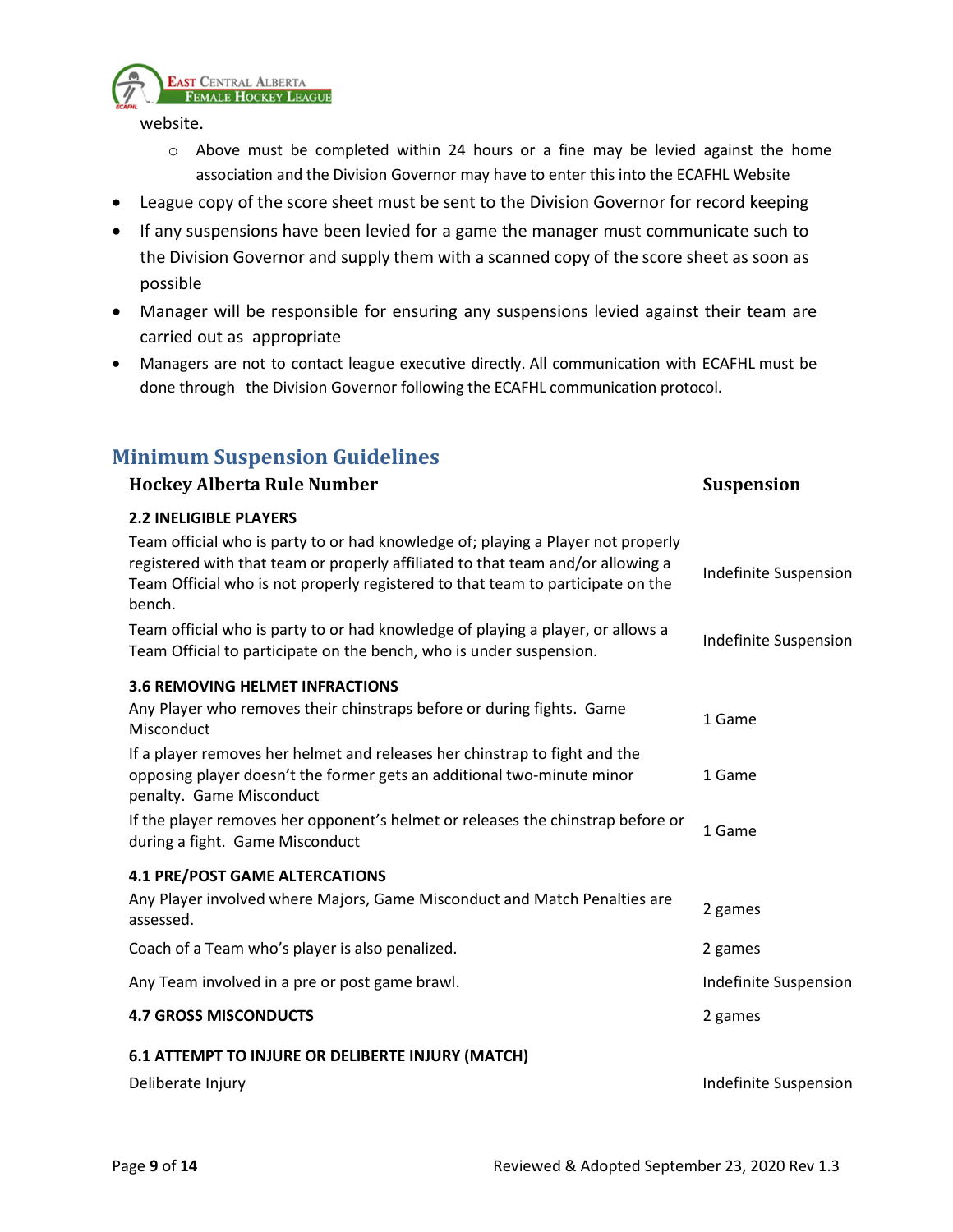

| Use of Blocker                                                                                                                                                                                                                                                                                  | 3 Games                                               |
|-------------------------------------------------------------------------------------------------------------------------------------------------------------------------------------------------------------------------------------------------------------------------------------------------|-------------------------------------------------------|
| <b>Hair Pulling</b>                                                                                                                                                                                                                                                                             | 2 Games                                               |
| Kicking                                                                                                                                                                                                                                                                                         | 3 Games                                               |
| <b>Head Butting</b>                                                                                                                                                                                                                                                                             | 2 Games                                               |
| <b>Grabbing the Facemask</b>                                                                                                                                                                                                                                                                    | 2 Games                                               |
| Facial Protector as a Weapon                                                                                                                                                                                                                                                                    | 3 Games                                               |
| <b>6.4 CHECKING FROM BEHIND</b><br>Checking from behind where a five (5) minute major penalty plus a Game<br>Misconduct is assessed.                                                                                                                                                            | 1 Game                                                |
| Checking from behind when Match penalty is assessed.                                                                                                                                                                                                                                            | 4 Games                                               |
| <b>6.5 CHECKING TO THE HEAD</b><br>Checking to the head where a five (5) minute major penalty plus a Game<br>Misconduct is assessed.                                                                                                                                                            | 1 Game                                                |
| Checking to the head when match penalty is assessed.                                                                                                                                                                                                                                            | 4 Games                                               |
| <b>6.7 FIGHTING</b>                                                                                                                                                                                                                                                                             |                                                       |
| Any player who engages in their 1st fight in a season. Game Misconduct                                                                                                                                                                                                                          | 1 Game                                                |
| Any player who engages in their 2nd fight in a season. Game Misconduct                                                                                                                                                                                                                          | 2 Games                                               |
| Any player who engages in their 3rd fight in a season.<br>Instigator or Aggressor of a fight.<br><b>First Offence</b><br>Second Offence<br><b>Third Offence</b>                                                                                                                                 | Indefinite Suspension<br>1 Game<br>2 Games<br>3 Games |
| Any Player wearing a ring or rings, tape or any other material on his/her hands,<br>who becomes involved in a fight and who uses such to gain an advantage or to<br>inflict punishment and/or injury. Shall be assessed a Match Penalty in addition<br>to any other penalties he/she may incur. | 2 Games                                               |
| Third man in a fight.                                                                                                                                                                                                                                                                           | 2 Games                                               |
| Any Player receiving a fighting major penalty, which is a result of a second or<br>subsequent fight during the same stoppage of play.                                                                                                                                                           | 2 Games                                               |
| <b>STICK FOULS</b>                                                                                                                                                                                                                                                                              |                                                       |
| 8.1 Butt Ending                                                                                                                                                                                                                                                                                 | 3 Games                                               |
| 8.2 Cross Checking                                                                                                                                                                                                                                                                              | 3 Games                                               |
| 8.3 High Stick                                                                                                                                                                                                                                                                                  | 3 Games                                               |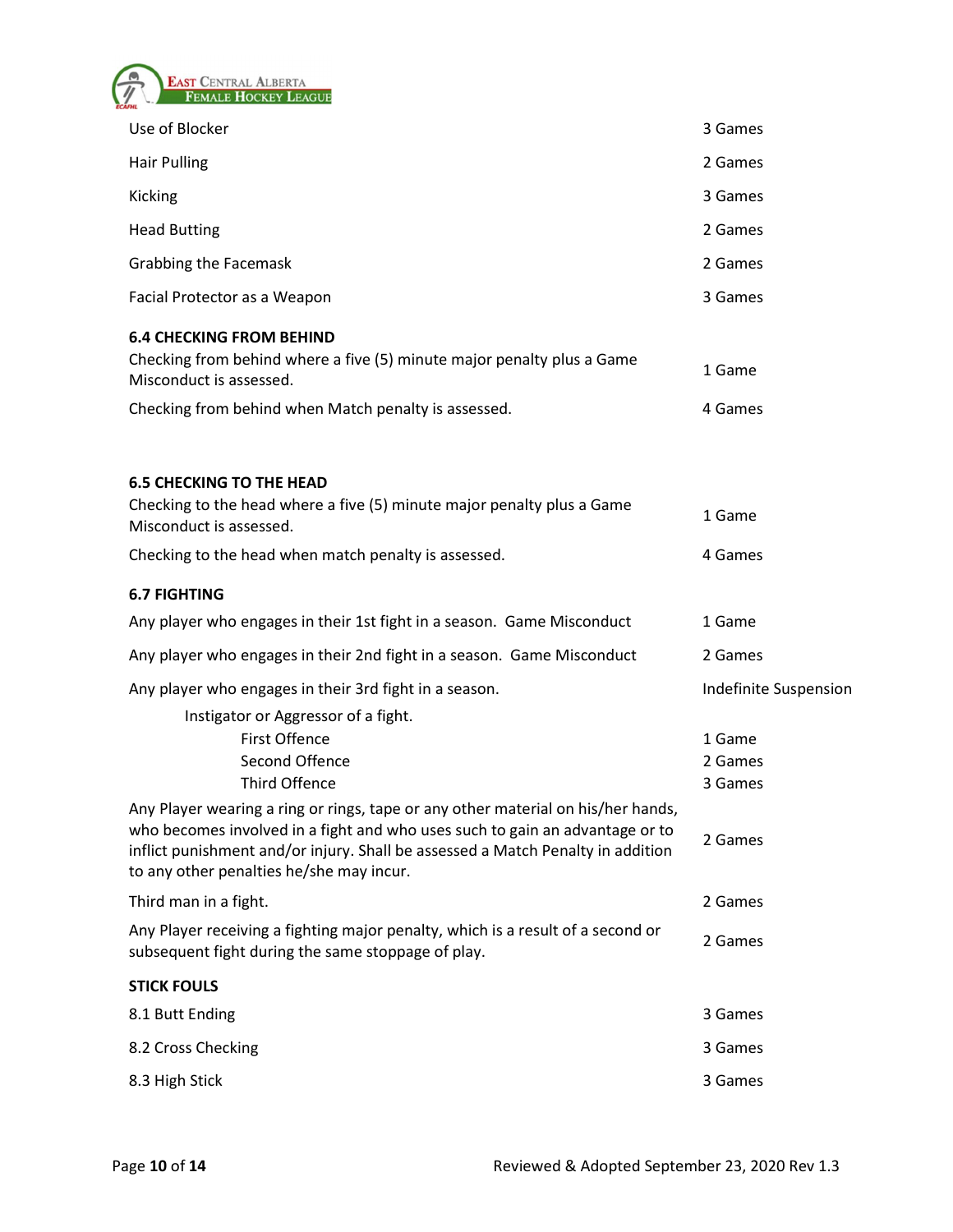

| 8.4 Slashing                                                    | 3 Games |  |  |
|-----------------------------------------------------------------|---------|--|--|
| 8.5 Spearing                                                    | 3 Games |  |  |
| 9.2 HARASSMENT OF OFFICIALS, UNSPORTSMANLIKE CONDUCT/MISCONDUCT |         |  |  |
| Verbal Abuse of Officials (zero tolerance). Game Misconduct     | 2 Games |  |  |

Verbal taunts, insults or intimidation based on discriminatory grounds (race, ethal taurits, insults of intimulation based on discriminatory grounds (race,<br>ethnicity, religion, gender, sexual orientation, language) Game Misconduct

All coaches receiving misconduct under Rule 9.2 are to submit an apology letter to his/her team, association, opponent's team, and opponents association. A letter must also be submitted to the ECAFHL and the referee assigning committee via the ECAFHL. The penalized coach will have his/her name added to the suspension list on the ECAFHL website for a period of two (2) years, including the year of the infraction. During the time that the coach's name appears on the website, the infraction will be considered as part of any other disciplinary action taken until the two-year (2) period has elapsed.

#### 9.5 LEAVING A BENCH FOR THE PURPOSE OF FIGHTING

| Any player identified as the first to leave the players' bench during a fight.                                                                   | 2 Games                                      |
|--------------------------------------------------------------------------------------------------------------------------------------------------|----------------------------------------------|
| Any player identified as the first to leave the penalty bench during a fight.                                                                    | 3 Games                                      |
| The Coach of the team whose player is penalized under the above two points.                                                                      | 3 Games                                      |
| The Coach whose player left the bench but is not identified as the first to leave<br>the players or penalty bench during an on-ice altercations. | 1 Game                                       |
| Any player identified as being the first to leave the players' bench to start a<br>fight.                                                        | 3 Games                                      |
| The Coach of the team whose player is penalized under the above two points.                                                                      |                                              |
| 1st Offense<br>2nd Offense<br>3rd Offense                                                                                                        | <b>Game Misconduct</b><br>2 Games<br>3 Games |
| 9.6 ABUSE OF OFFICIALS (MATCH)                                                                                                                   |                                              |
| Threaten or attempt to strike.                                                                                                                   | 1 Month                                      |
| Intentionally touches, holds or pushes.                                                                                                          | 3 Months                                     |
| Intentionally Strike, trip or body check.                                                                                                        | 1 Year                                       |
| 9.7 SPITTING                                                                                                                                     |                                              |
| Spitting on an Official or Team Official.                                                                                                        | 8 Games                                      |
| Spitting on an Opponent.                                                                                                                         | 3 Games                                      |
| <b>10.14 REFUSAL TO START PLAY</b>                                                                                                               | Indefinite Suspension                        |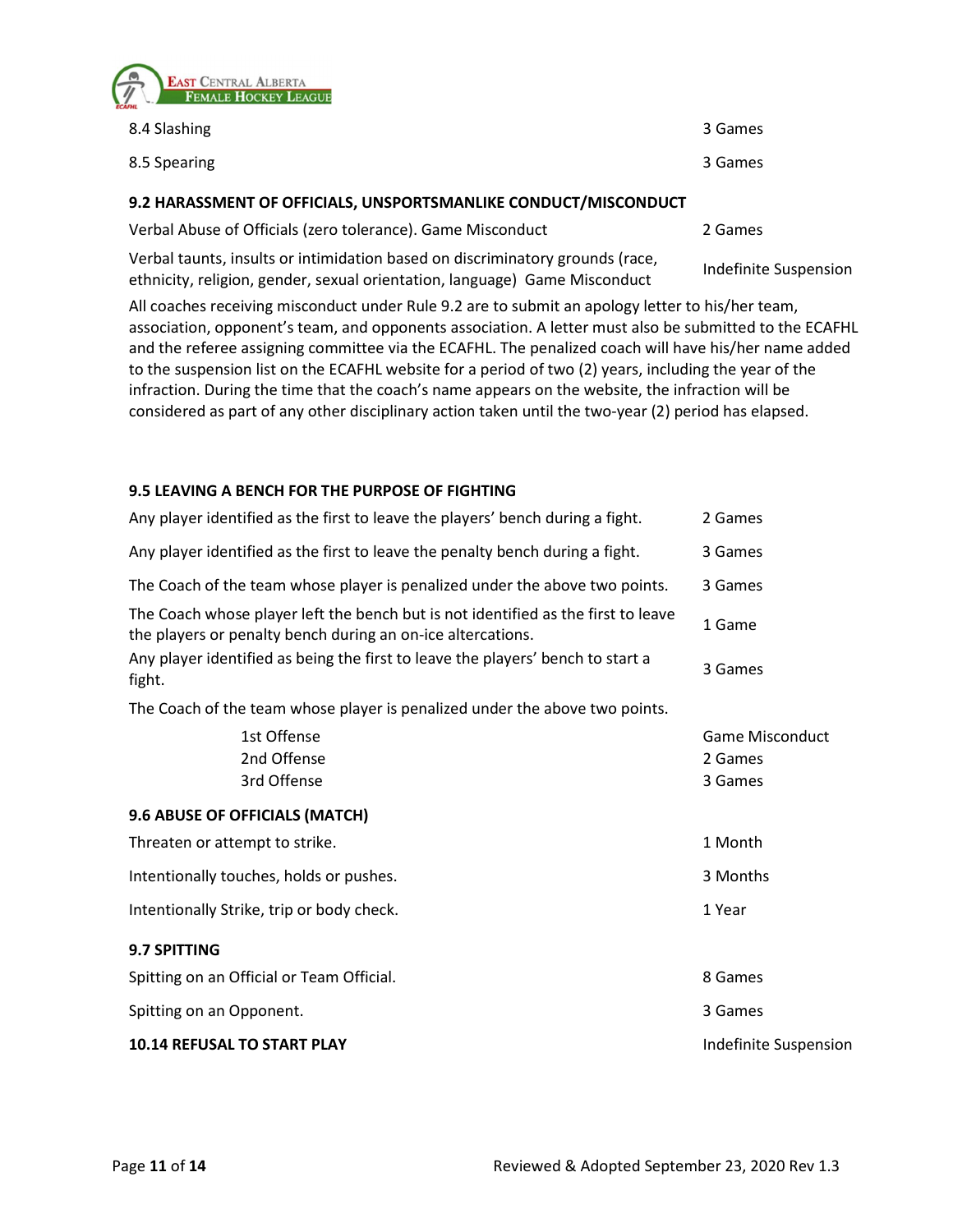

13.4 In all Hockey, any Player or Team Official who is assessed a Minor Penalty and a Game Misconduct or a Major and a Game Misconduct or any other infraction resulting in a Game Misconduct/Gross Misconduct penalty, that occurs in the last ten (10) minutes of regular time or any overtime, or at the conclusion of the game and prior to the Player or Team Official entering his/her dressing room, shall automatically be suspended for a minimum of the next regular League/Playoff/Pre-Season/Tournament/Provincials Game. This is in addition to any other suspensions directed by HA Minor Hockey Minimum Suspensions.

13.5 Any Player, Team Official found guilty of falsifying a birth certificate, or having been party to, or having any knowledge of such, shall be suspended until dealt with by the HA Executive.

13.6 Any Team Official who is party to, or had knowledge of, or adds an unregistered or Ineligible Player's name or unregistered team official or trainer's name to a game sheet for the purpose of competing in a game

(i) May be suspended for a period of three (3) years, or as determined by the President from playing or holding office with any team, club, or association.

(ii) Shall have games defaulted whether said Player(s) played or not.

13.7 Any Player who falsifies a birth certificate, registration certificate or forges a signature and plays under an assumed name, or having knowledge that same had been falsified, or playing on other than his own birth certificate shall be automatically suspended from playing hockey for a period of not less than one (1) year and not more than three (3) years from the date of suspension

13.8 If a Team Official or Player participates in a game or if his name appears on the score sheet while under suspension, the Team Official responsible for an Ineligible Player or official may be subject to immediate discipline and the team may forfeit any games played using an Ineligible Player or official.

# Maximum Player Penalty in Minutes (PIMs) Totals

#### U11 Division

When a player in the U11 division receives more than 40 PIMs in regular season play this player will receive a 1 game suspension. For every 10 PIMs received above this marker the player will receive a 1 game suspension. Pre-season PIMs do not count. Playoff PIMs will continue to add up towards a player's total.

#### U13 Division

When a player in the U13 division receives more than 50 PIMs in regular season play this player will receive a 1 game suspension. For every 10 PIMs received above this marker the player will receive a 1 game suspension. Pre-season PIMs do not count. Playoff PIMs will continue to add up towards a player's total.

#### U15 Division

When a player in the U15 division receives more than 60 PIMs in regular season play this player will receive a 1 game suspension. For every 10 PIMs received above this marker the player will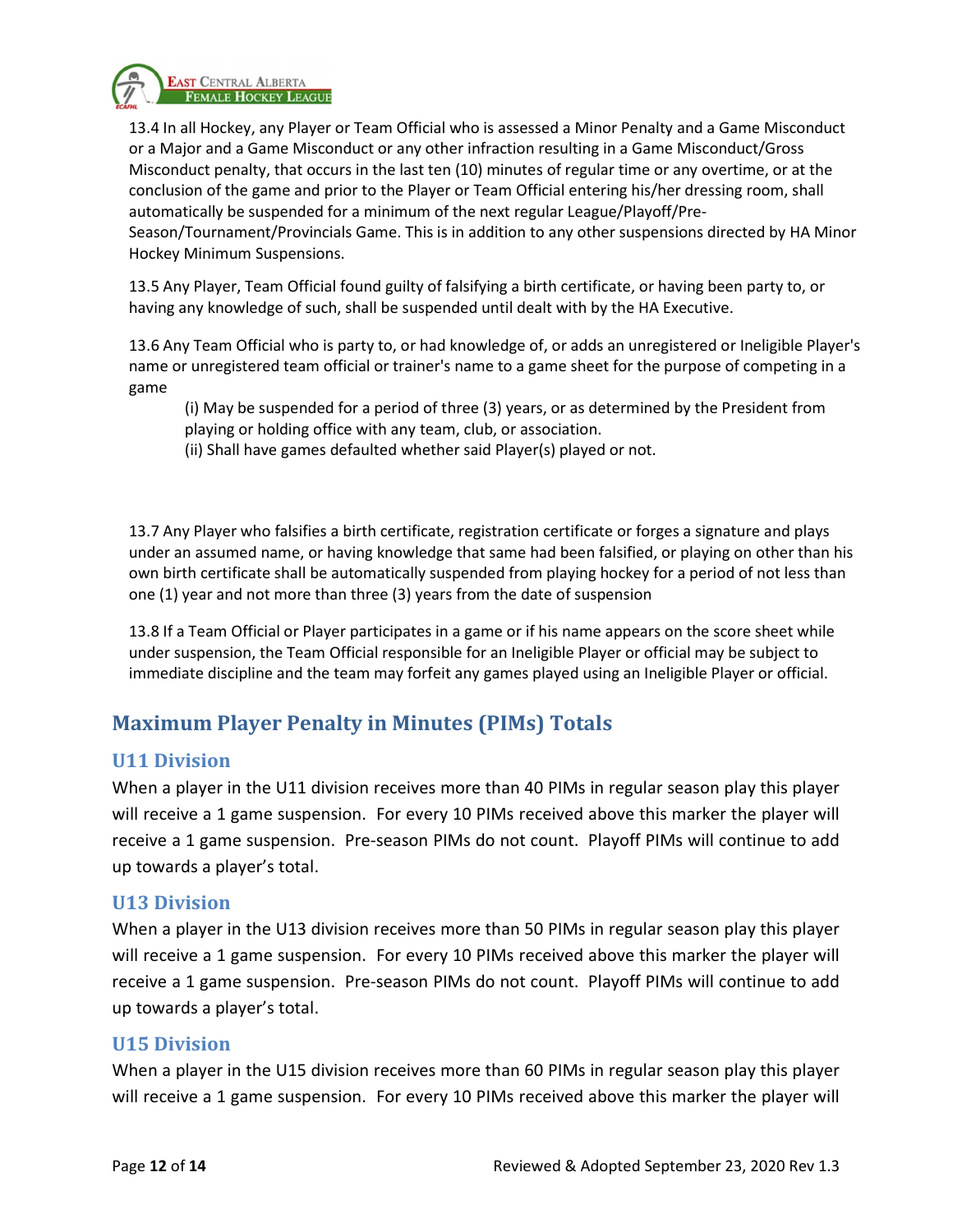

receive a 1 game suspension. Pre-season PIMs do not count. Playoff PIMs will continue to add up towards a player's total.

#### U18 Division

When a player in the U18 division receives more than 60 PIMs in regular season play this player will receive a 1 game suspension. For every 10 PIMs received above this marker the player will receive a 1 game suspension. Pre-season PIMs do not count. Playoff PIMs will continue to add up towards a player's total.